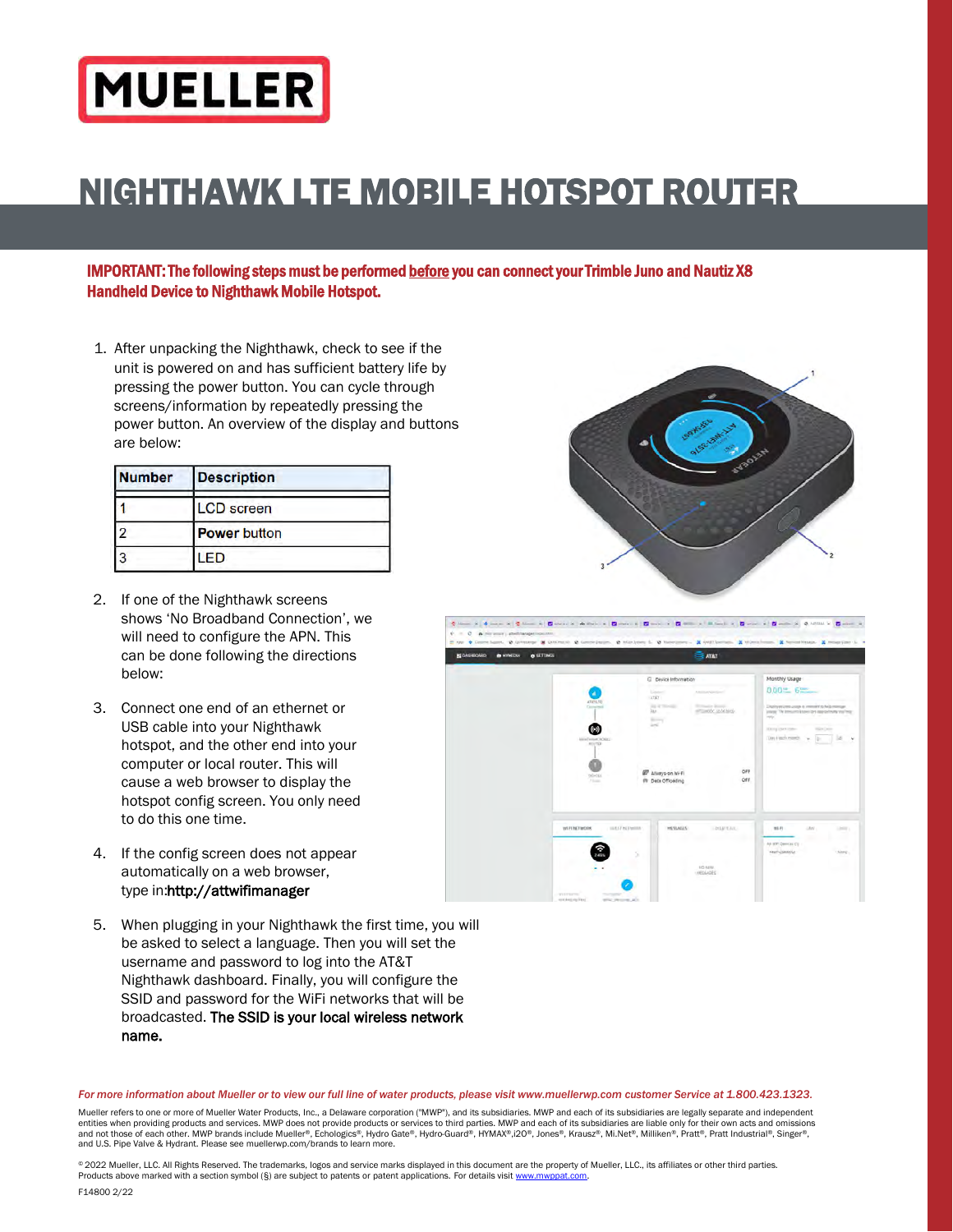# **MUELLER**

- 6. **IMPORTANT:** Write down and remember the SSID and password that you have configured. Once you have finished setting up the hotspot, you will be taken to the dashboard (shown on page 1). If you ever need the SSID and password of the WiFi, cycle through the hotspot's screens with the power button until the 2.4GHz network information is displayed.
- 7. From the dashboard shown on page 1, click on Settings --> Select Advanced Settings --> Cellular

| $\odot$<br><b>AT&amp;T Wi-Fi Status</b>                                                                                                                                                         | <b>CELLULAR</b>                                                                                                                                                                                                       |                                                                              |
|-------------------------------------------------------------------------------------------------------------------------------------------------------------------------------------------------|-----------------------------------------------------------------------------------------------------------------------------------------------------------------------------------------------------------------------|------------------------------------------------------------------------------|
| o<br>Setup<br>$\ddot{\phantom{0}}$<br>0<br><b>Security</b><br>$\ddot{\mathbf{v}}$<br>р<br>Administration<br>$\ddotmark$<br><b>Advanced Settings</b><br>$\bullet$<br>Cellular<br>Port Forwarding | Data <sup>V</sup><br>Roaming Data□<br><b>Band Region</b><br>Auto<br>$\checkmark$<br>LAA - uses Wi-Fi SGHz spectrum to boost<br>LTE throughput<br>LAA is not supported. Visit Wi-Fi Profiles to<br>set LAA preference. | <b>Network Mode</b><br>Auto                                                  |
| Port Filtering<br><b>Device</b>                                                                                                                                                                 | <b>APN</b>                                                                                                                                                                                                            | DELE<br><b>ADD</b>                                                           |
| Enterprise<br>Other                                                                                                                                                                             | <b>APN Name</b><br><b>APN</b><br>Active<br>ATT Broadband<br>broadband                                                                                                                                                 | Authentication<br><b>PDP</b><br><b>PDP Roaming</b><br>IPV4<br>IPV4V6<br>None |

8. Under the APN tab click Add --> enter the profile below --> click Save. You may have to scroll down to hit save if your screen's resolution is low.

| <b>APN Name: Mueller</b>       |
|--------------------------------|
| APN: muellersystems01.com.attz |
| PDP: IPV4                      |
| PDP Roaming: None              |
| <b>Authentication: None</b>    |

- 9. Select the ACTIVE radio button next to the newly created APN. The access point you created should now be the default access point to use for your Hotspot. You APN is now configured and the main screen should identify the AT&T hotspot as CONNECTED. Note: If the hotspot still shows DISCONNECTED, open the back cover-> remove the battery->locate the SIM- >remove and reseat it. There should be a click sound when inserted all the way. Please orientate the SIM according to the diagram on the SIM slot (the notched corner needs to match the picture and the metal contacts face down so you see the AT&T globe when inserting the SIM)
- 10. You may now close the browser and disconnect the hotspot from the computer and cycle through all the Nighthawk screen to ensure there are no error messages. Set the Nighthawk aside for 20-30 minutes for it to register with AT&T. After 30 minutes, you may contact the NOC to verify connectivity.
- 11. OPTIONAL: Use your cell phone and connect to the Nighthawk's WiFi by selecting the network from your phone's WiFi settings. After entering the password on the MiFi LED, you should see WiFi on your phone and the Nighthawk will show '1 device connected' on one of the screens. This is a quick test to verify the Nighthawk is working properly.
- 12. Once you have setup the Wi-Fi, you can remove the ethernet (or USB cable) used and subsequently connect to the Nighthawk over Wi-Fi

| <b>APN Name</b>           |             |
|---------------------------|-------------|
| Mueller                   |             |
| <b>APN</b>                |             |
| muellersystems01.com.attz |             |
| <b>PDP</b>                |             |
| IPV4                      |             |
| PDP Roaming               |             |
| None                      |             |
| Authentication            |             |
| None                      |             |
| Username                  |             |
| Password                  |             |
|                           |             |
| CANCEL                    | <b>SAVE</b> |

Upon completing this last step, you may then proceed to carry out the procedure outlined in the following page on How to Connect Trimble Juno and Nautiz X8 Handheld Device to Night hawk Hotspot .